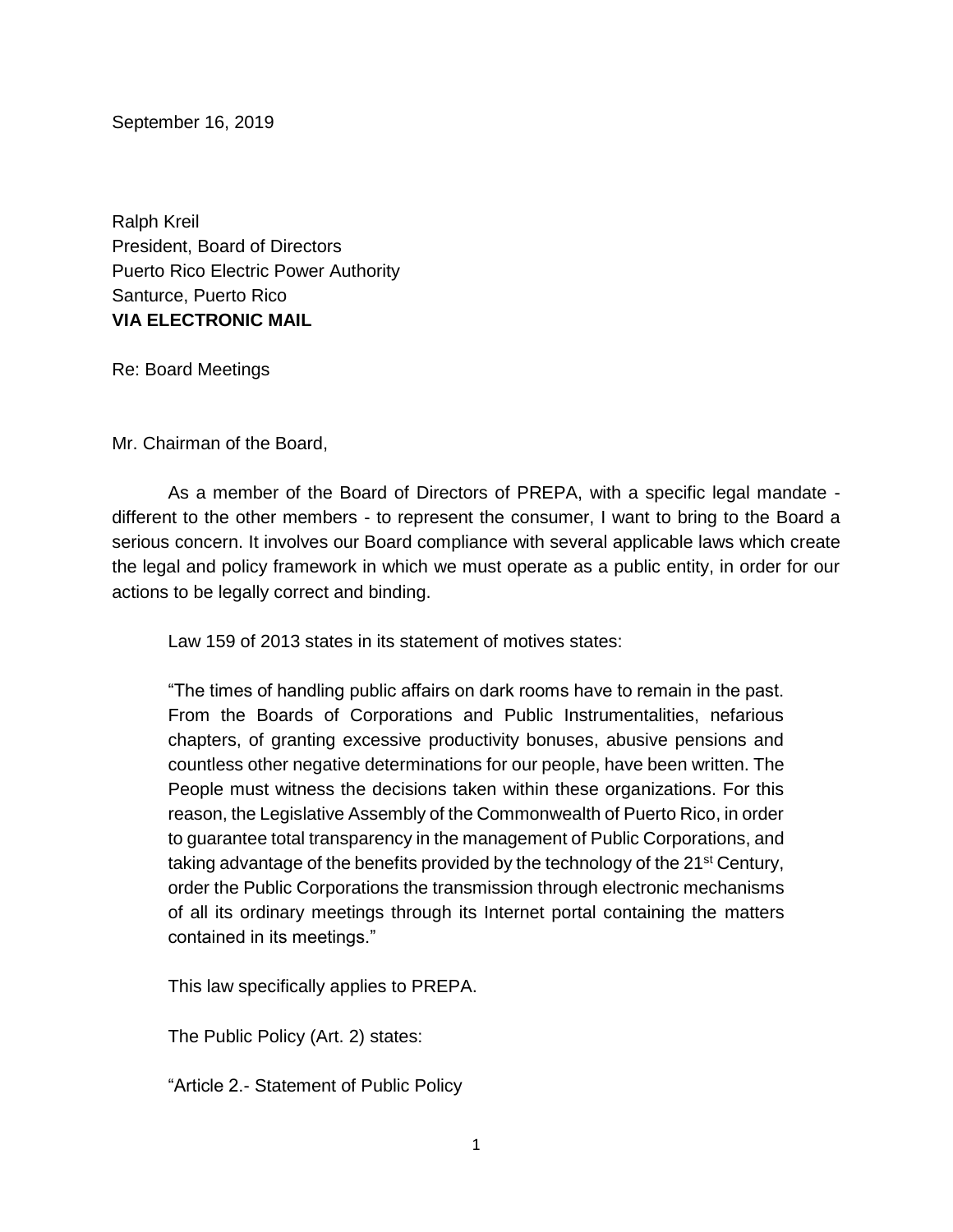It is declared as public policy of the Commonwealth of Puerto Rico to develop mechanisms of democratic governance, transparency and citizen participation in the administration of all Public Corporations of the Government of the Commonwealth of Puerto Rico."

The Article 3 states:

## "Article 3.- General Provisions

a) Every Public Corporation of the Commonwealth of Puerto Rico is ordered to transmit via Internet, with audio and image, simultaneously to the physical meeting, all the meetings of their respective Boards where the Public Corporation's matters, that not expressly excluded in this Law, are deliberated. The cost of simultaneous transmission shall be as low as possible, safeguarding the audio and video image requirements established by this Law."

The only exceptions to this binding mandate are in Article 5, which states:

# "Article 5.- Exceptions

Internet transmission provided in subsection (a) of Article 3 of this Law shall not be required when:

a) It is an Emergency Meeting, as defined by this Law.

b) It is related to a judiciary action, as defined by this Law.

c) Issues related to internal Human Resources procedures are discussed. This exception will be applicable only when discussing issues of private and identifiable employees, following the established ordinary procedure of sanctions, penalties and / or bonuses; and only when there is a reasonable risk of harming the reasonable expectation of employee privacy. **This exception shall not apply to, and must be transmitted over the Internet, any deliberation on a restructuring of the Public Corporation,** severance payments or bonuses to employees in general, as well as the deliberation on bonuses for productivity.

d) Issues protected by the Health Insurance Portability and Accountability Act (HIPAA), covered by Rule 506 of the Rules of Evidence of 2009, as amended, related to patient-physician relationship or by Rule 508 of such in relation to the psychotherapist and patient relationship.

e) It is a commercial or business secret in accordance with Rule 513 of the Puerto Rico Rules of Evidence.

f) Information on internal investigations of the Public Corporation is discussed as long as said investigation has not been completed. This exception did not include the discussion of the final report and research findings.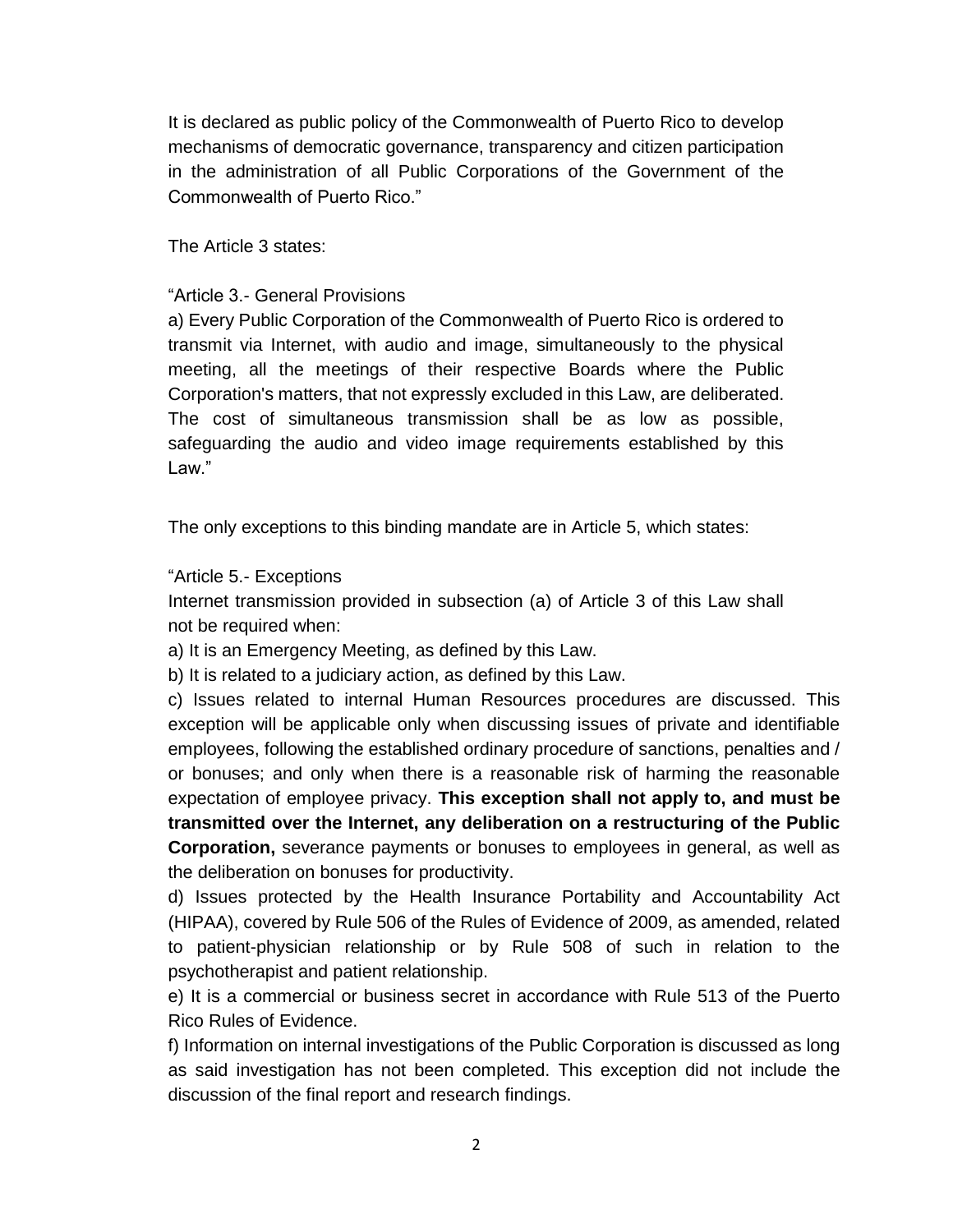g) Information related to the negotiation strategies of collective agreements or employer-employee disputes are discussed.

h) Issues on the intellectual property of third parties are discussed.

i) Public security issues are discussed if these are related to threats against the Public Corporation, its assets or its employees. "

The law is sufficiency detailed to establish the order in which the agenda of the meetings have to develop, Article 6 states:

## "Article 6.- Order of proceedings

a**) In the event that at any meeting, matters covered by one or more of the exceptions provided by this Act were to be discussed, the Board will hold the meeting, and transmit the same via the Internet, attending in the first instance the matters not excepted.** Once the discussion of these matters is completed, the Board will proceed to notify in loud voice that the transmission is completed at that time to address the discussion of matters covered by Article 5 of this Law, identifying the particular paragraph that applies.

Once the transmission of the meeting is over, no matter can be discussed, unless covered by any of the exceptions provided. **Any determination made once the transmission via Internet of the meeting is completed is null.**

The law was amended on the year 2014, with Act 25-2014. The amendment states in the "statement of motives":

"Now, there should be no doubt that it is the legislative intention of this Seventeenth Legislative Assembly that **all public corporations of the Commonwealth of Puerto Rico that are subject to the provisions of this Law, must transmit the meetings of their respective Boards, without excuses or delays.** As we stated in the Statement of Motives of Act 159-2013: "The times of handling public affairs on dark rooms have to remain in the past." And so it will have to be."

The substantive rules stay the same as the original law.

The concerns I bring to the Board's attention is that this Board continuously celebrate executive meetings which are not authorized by the cited law, as exceptions to be public nature of the Board meetings. This practice shall be immediately abandoned, and meetings that are not public and transmitted via internet shall not be conducted. Especially when discussing or approving resolutions related to the awarding of contracts.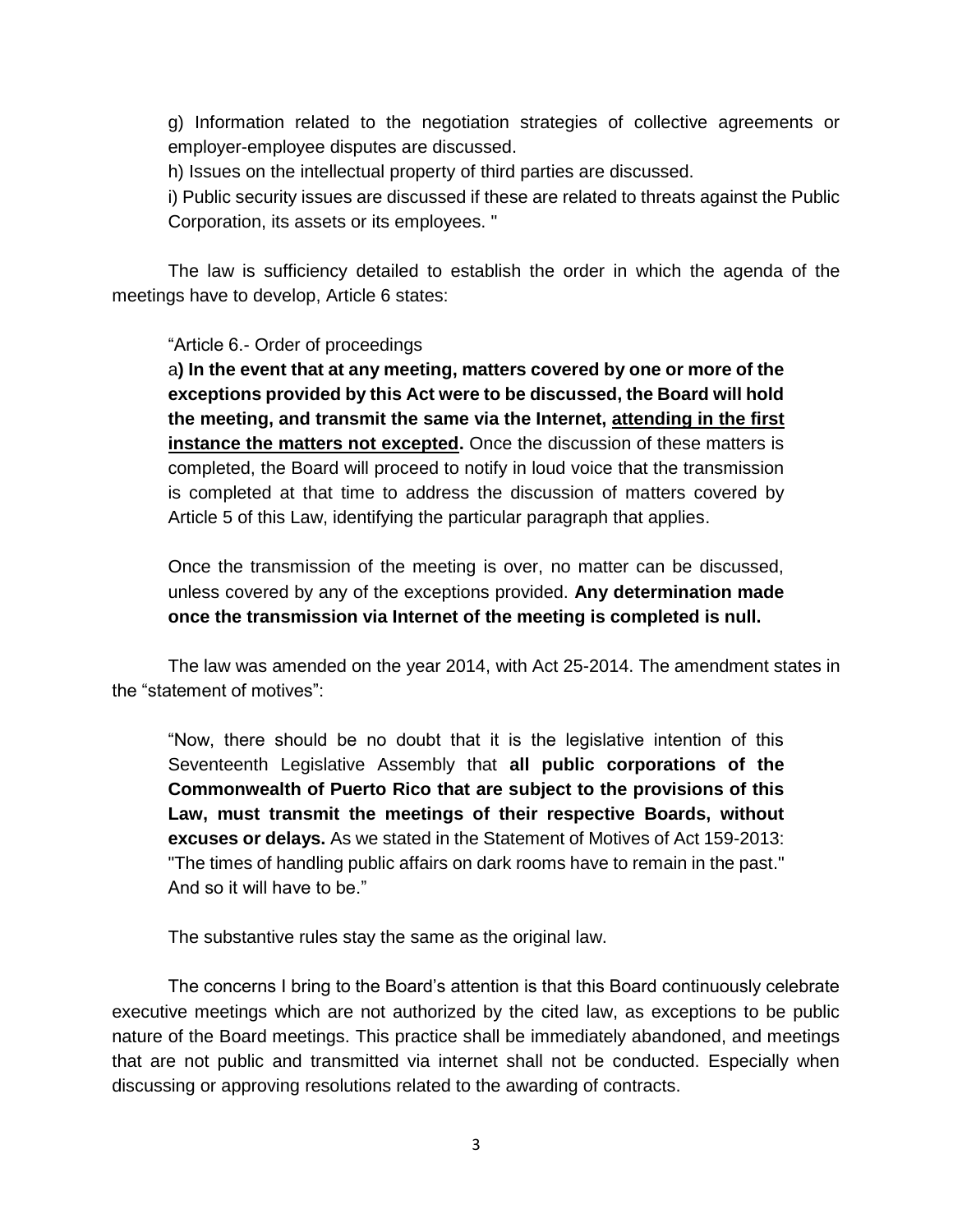This issue was particularly addressed during the Act 190-2006 training held on August 29, 2019 at the Comptroller Office, specifically on the matter related to the approval and discussion of contracts.

Furthermore, this might mean that prior decisions of this Board taken during executive meetings, not transmitted via Internet to the public, and not specifically excluded from this law, might be subject to legal questioning.

In terms of the public access to public to documents, the public policy in of Act 141- 2019 confirms that the information and documentation produced by the government is presumed public and accessible to all people. The Public Policy in Article 3 states:

#### "Article 3.-Public Policy

The following is established as public policy of the Government of Puerto Rico:

1) **The information and documentation produced by the government is presumed public and accessible to all people equally.**

2) The information and documentation produced by the government in its studies, transactions and in the exercise of public authority, directly or delegated, are the heritage and memory of the people of Puerto Rico.

3) The constitutional right of access to information requires government transparency. 4) Any information or document that is released, kept or received in any government agency, even if it is in the custody of a third party, is presumed public and must be accessible to the People and the press."

In regards accessibility and dissemination of information, Article 4 states:

#### "Article 4.-Routine dissemination of information

In the Government of Puerto Rico, **access to public information will be facilitated and it will be routinely disseminated, through its official electronic pages** and through other means of communication, information on its operation, actions and the results of its management. **The government entity has the duty to disclose on its official website periodically, proactively and updated, information on its operation, the execution and control of delegated functions, as well as any public documentation that is routinely carried out by the entity**. Personnel records or any such information will not be public information."

Information produced during the Board meetings is public and as such it should be published. This issue was also particularly addressed during the Act 190-2006 training in terms of the Duty of Diligence of the Board. Information in terms of opposition to different discussions and support information used to make informed decisions must also be public, annexing those to the meeting minutes. As such, votes in oppositions of Board members to